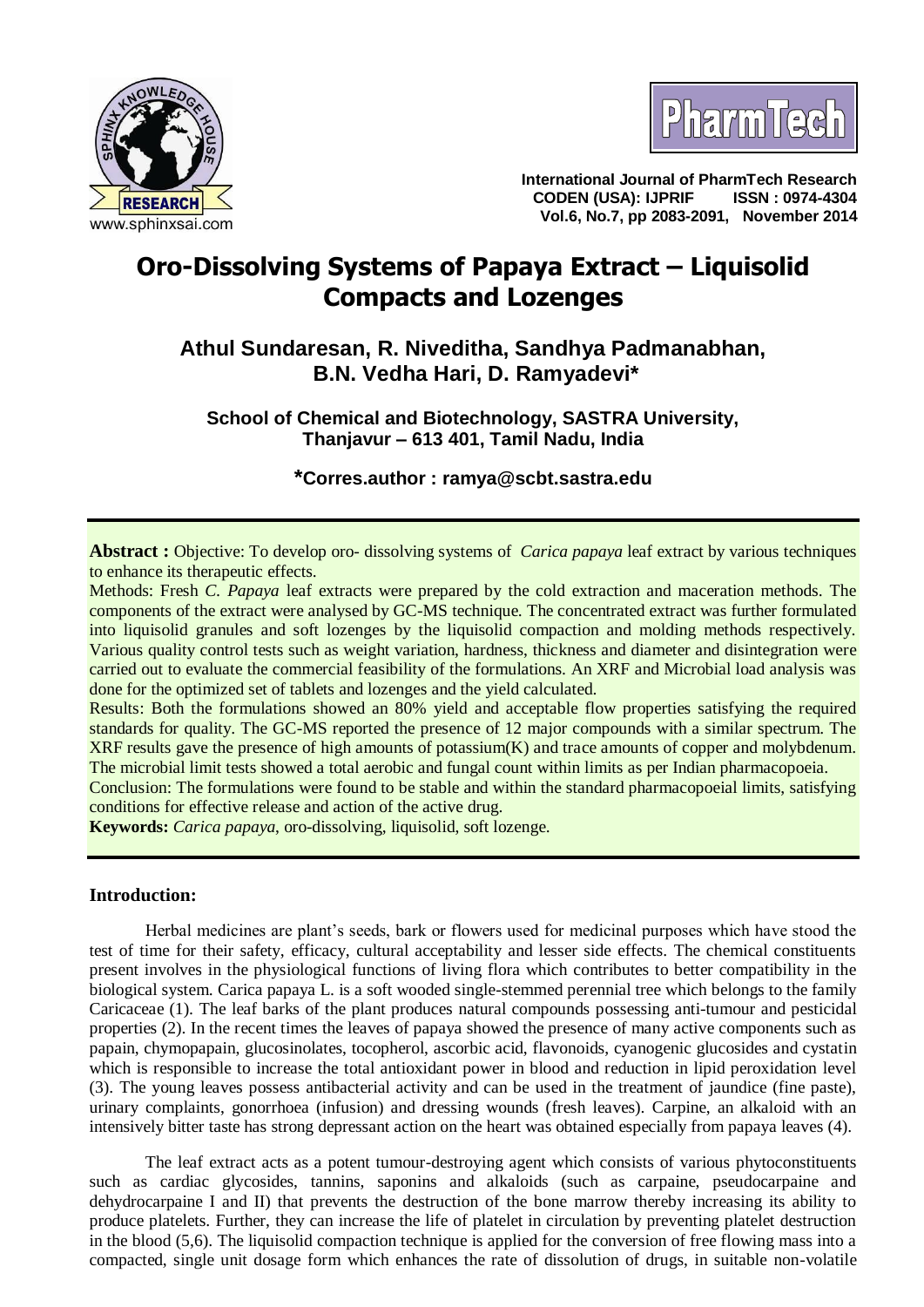solvents. The process involves simple blending of the liquid drug or mixture with excipients like carriers such as microcrystalline cellulose and coating material like colloidal silica which results in the formation of damp mass of apparently dry, readily compressible powder. The concentrations of the carriers, coating materials, disintegrants, lubricants and glidants influence on the non-sticky, easily compressible blend, which can be directly compressed. The present modified liquisolid technique involves the compaction of the herbal extract into a powder mass that facilitates in enhancing the solubility/dissolution and stability of the active ingredients.

Lozenges are solid dosage forms that dissolve slowly in the mouth which contains the active ingredient along with sweetening agents to enhance their taste ensuring that the medication is in contact with the mouth tissues for a certain period of time which in turn enhances absorption(7). Soft lozenges have a smooth texture which is typically made of ingredients such as polyethylene glycol (PEG), chocolate, or a sugar-acacia base. These lozenges can be hand rolled and then cut into pieces which contain the required amount of active ingredient or they can be made by pouring the warm mass into a plastic troche mold as well(8). The liquisolid compacts as well as lozenges are oro-dissolving systems intended for faster and complete absorption. The aim of the study is to design the oro-dissolving system using Carica papaya extract for enhancing its therapeutic effects.

# **Materials and Methods**

Green Carica papaya leaves were collected from Thirumalaisamudiram (Thanjavur). Mannitol, Lactose Monohydrate, Cellulose Micro Crystalline, Magnesium Stearate, Talc, PEG 4000, PEG 600, and Acacia was purchased from SD Fine chemicals Ltd, Mumbai, India. All buffer reagents were of analytical grade.

# **Preparation of Extracts**

# **Cold extraction**

The collected green Carica papaya leaves were washed with distilled water from which 50 grams of the leaves were crushed and grounded in a blender using 200 ml of distilled water in order to obtain the juice from the fresh leaves (9).

# **Maceration**

An aqueous extract of Carica Papaya was prepared with 100% distilled water by adding 50g of fresh cut leaves in to 200 ml of distilled water. The mixture was kept in the room temperature for two days. At the end of the first day the water containing the extract was filtered and collected, then it was resuspended with 200ml fresh distilled water and the maceration was continued again for the next day. Finally both extracts were combined.

#### **Concentration of Extract**

The mixture was heated at 50-60˚ C for 48 hours. The procedure involves simple decoction process of the aqueous extract from which the soluble compounds further heated at a higher temperature of 70-75˚C for 3 hours until the solvent gets evaporated completely. Temperature was maintained to avoid the charring of the product. The obtained dry product was weighed and the yield was noted (10,11).

# **Preparation of Liquisolid Granules**

#### **Table 1. Preparation of liquisolid granules**

| <b>Ingredients</b>        | Maceration method(g) | Cold extraction (g) |
|---------------------------|----------------------|---------------------|
| Dried leaf extract        |                      |                     |
| Lactose monohydrate       | 4.25                 |                     |
| Mannitol                  | 4.25                 |                     |
| Cellulose                 | 4.25                 |                     |
| <b>Total weight</b>       | 17.75                |                     |
| <b>Magnesium Stearate</b> | 1.99%                |                     |
| Talc                      | $99\%$               |                     |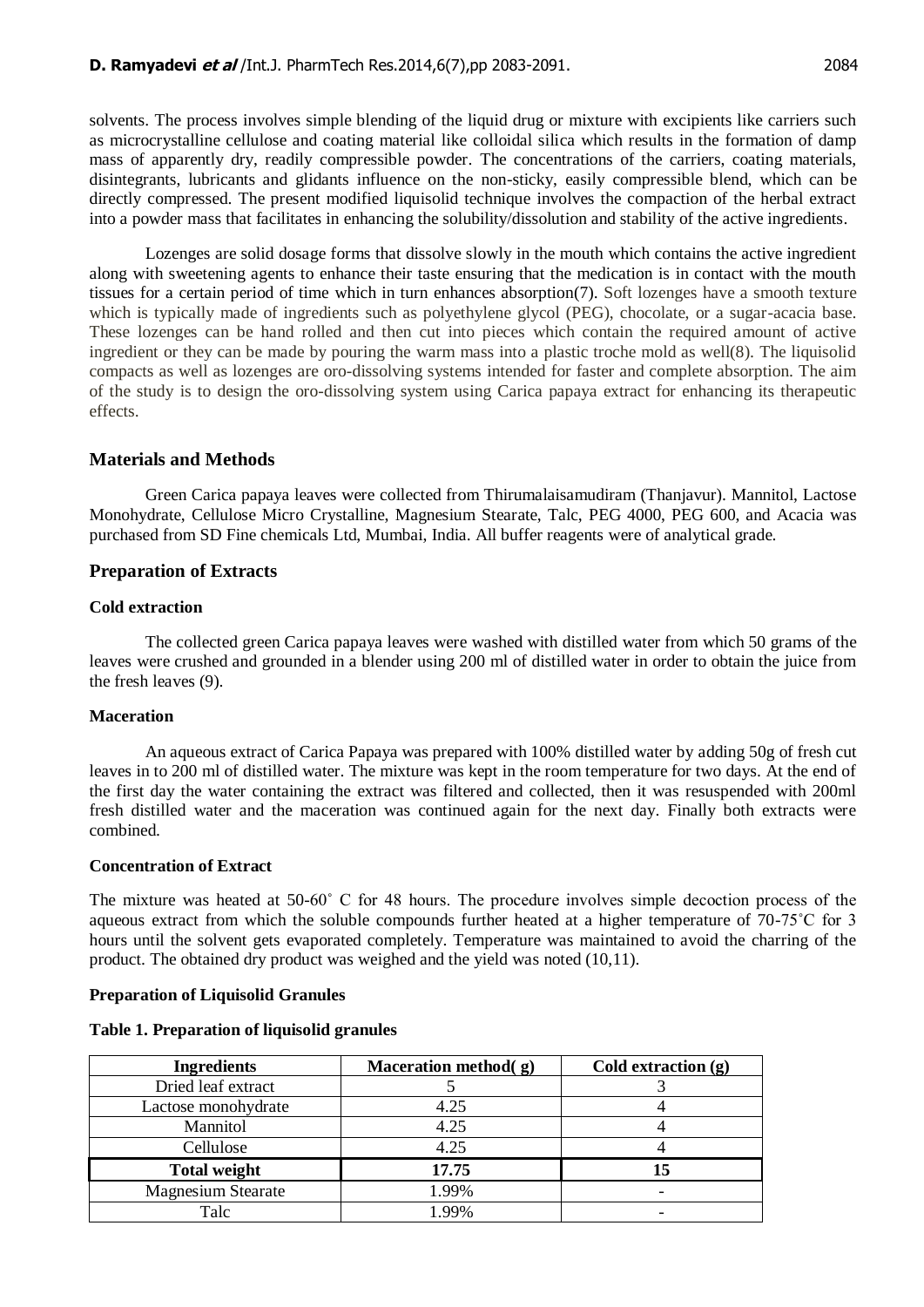The concentrated extract of Carica papaya was mixed with the excipients such as microcrystalline cellulose, lactose monohydrate and mannitol (1:1:1 ratio) in order to increase its bulkiness and to convert in to a powder mass with passable flow property and compressibility. It was passed through sieve no: 25 in order to break the lumps to get uniform granules in which talc and magnesium stearate were added finally. The total weight of the granules was noted (12, 13). (Table 1)

#### **Pre-Formulation Evaluation of Granules** (14, 15)

#### **Angle of repose**

The flow property of the granules was assessed by funnel method. The weighed granules were passed through a funnel which was placed at a height of 5cm from the base. The height and diameter of the pile was noted from which the angle of repose was calculated using the formula,

 $\theta = \tan^{-1}(h/r)$ Where,  $\theta$  = Angle of Repose  $h =$ Pile height  $r =$ Radius of pile

#### **Bulk density**

The granules were accurately weighed and the height was measured in a 100 ml graduated cylinder after it was levelled from which the unsettled volume (Vo) was noted. The bulk density was calculated as,

**Bulk Density** (
$$
\rho \mathbf{o}
$$
) =  $\frac{M}{V\mathbf{o}}$   
Where, M = Mass of powder taken; Vo = Apparent unsettled volume (Bulk volume)

# **Tapped density**

The accurately weighed granules was transferred to a graduated cylinder from which the tapped density was determined by tapping the measuring cylinder containing pre-weighed granules (M) gently on a wooden plane from 1 inch (h) above, at regular intervals of 2 s for 500 times. Tapped density is the ratio of weight of sample to tapped volume.

**Tapped density (pt) =**  $\frac{M}{Vt}$ <br>Where, M = Weight of granules; Vt = Tapped volume of granules in cm<sup>3</sup>

# **Carr's index**

Carr's index also called as compressibility index, is an expression for porosity of the granules which is a simple indication for good flow of a material. Based on the apparent bulk density and the tapped density, the percentage compressibility of the bulk drug was determined using the formula,

#### **Preparation of Tablets**

The liquisolid granules were compacted as tablets by direct compression method with uniform average weight using the single punch tablet machine (Khera Instruments, New Delhi). The machine was adjusted accordingly to get the desired size and weight (16, 17).

# **Evaluation of Liquisolid Tablets** (18, 19, 20)

#### **Weight variation test**

The weight variation test was carried out for 20 tablets randomly by weighing each tablet individually and their average weight was calculated.

# **Thickness and diameter**

The thickness and diameter of the five tables was determined by using Vernier calipers.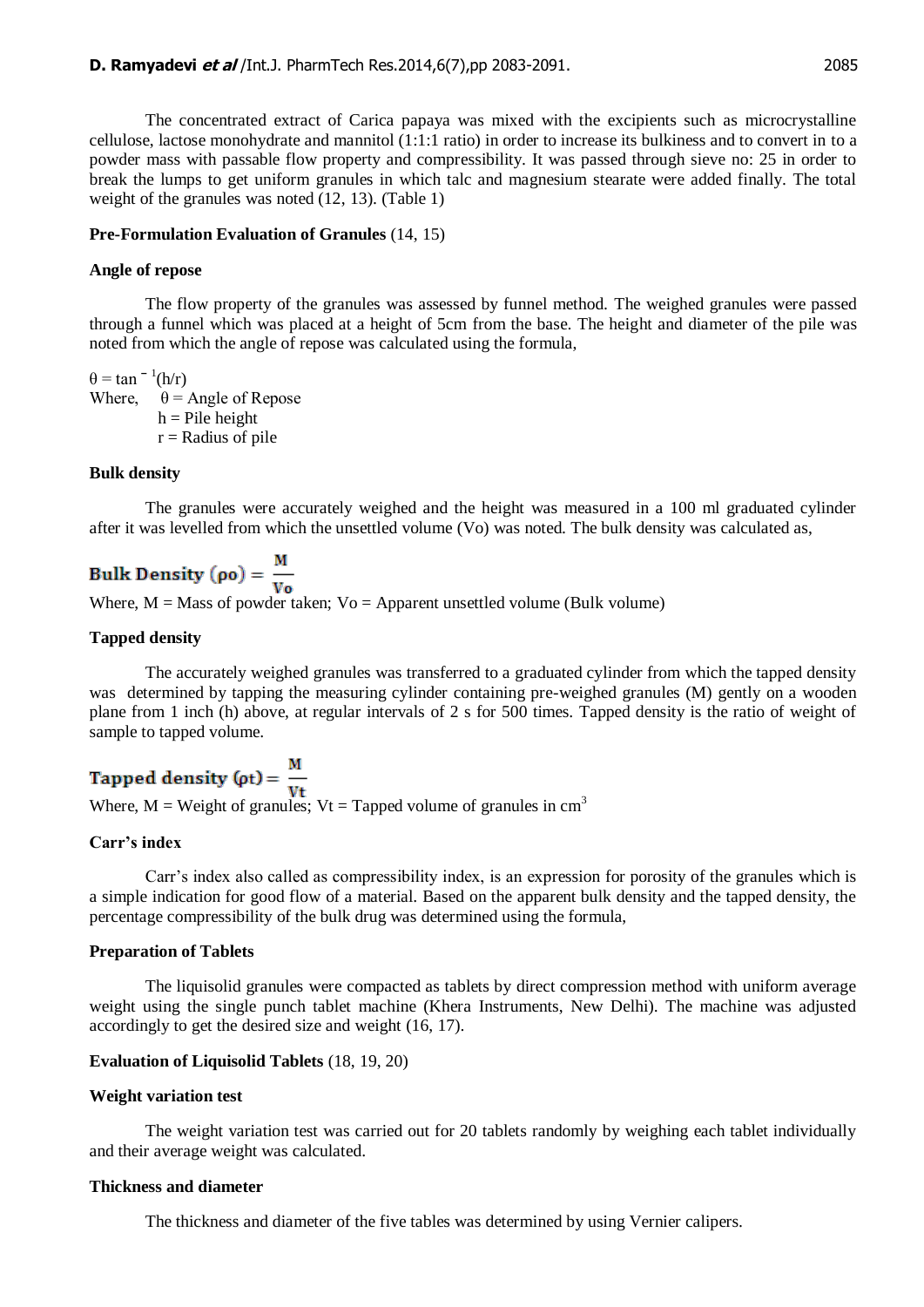#### **Friability**

10 tablets were weighed and placed in the Roche friabilator test apparatus which is then subjected to rolling for repeated shocks, resulting from free falls within the apparatus. After 100 revolutions the tablets were de-dusted and weighted again. The tablets that loose less than 1% weight were considered to be compliant. The friability was determined from the expression,

$$
\% Friability = \frac{Initial Weight - Final Weight}{Initial Weight} \times 100
$$

#### **Hardness**

Hardness of the tablets was determined using Monsanto hardness tester. The tablet to be tested was placed between the spindle and anvil, and a desired pressure was needed to hold the tablet in position followed by moving the screw knob in clockwise direction untill the tablet was broken. The reading was noted, that indicates the pressure needed to break the tablet which was indicated in  $\text{Kg/cm}^2$ .

#### **Disintegration time**

Disintegration time of six tablets was calculated using disintegration test apparatus (Lab India DT100). Each tablet was subjected into the tube of the basket rack assembly of the disintegration apparatus without disc. The assembly was positioned in the beaker containing disintegration media (water) maintained at  $37\pm2\degree$ C and the time required for complete disintegration, was recorded as disintegration time.

#### **Soft Lozenge Formulation Procedure**

Soft lozenges were prepared from PEG 600 and 4000 in the ratio of 1:1 (10 g each), with gum acacia base (0.5g) which provided texture and smoothness to the lozenge. The formulation procedure required heating process of about 50˚C (21, 22). The PEG was melted in a water bath to which acacia was added and mixed well. Then the raw extract was immediately poured into moulds and then cooled, which was placed in freezer for complete solidification and then the lozenges were removed from it.

#### **Evaluation of Lozenges**

The average weight of 20 lozenges prepared by both cold extraction and maceration techniques were calculated. The thickness, diameter and the disintegration time were measured in a procedure similar to that performed for tablets. The results were tabulated.

#### **Gcms Protocol**

In order to find the individual components present in the aqueous extract of Carica papaya leaves, GC Clarus 500 Perkin Elmer system was interfaced to a Mass Spectrometer. The conditions employed were, Column: Elite 5 MS (5% phenyl 95% dimethyl polysiloxane), Dimensions: 30 х 250 µm, Carrier gas: Helium, Constant flow rate of 1ml/min, Injection volume: 10µl, Injector temperature: 270°C, Ion-source temperature : 200 °C, Oven programming: 50 °C at  $8$  °C / min to 200 °C for 5 min and to 280 °C for 10 min and MS range: 40 – 600 amu using electron ionisation. Also the temperature conditions for transfer line and source were 200°C and 180°C, respectively. The data obtained was correlated with the existing data in NIST (National Institute of Standards and Technology).

#### **XRF Analysis**

XRF study was performed for the optimized tablet to estimate the percentage of metal ion concentration in the formulation. The elemental analysis was done for components such as calcium, iron, silica, titanium, sodium, lead, nickel, magnesium, etc. Aluminium cups were filled with boric acid and then 1 gram of tablet sample was used to finely cover the boric acid. The aluminium cups were pelletized using a hydraulic press at 25 tons to obtain 34 mm diameter pellets. The sample was analyzed under vacuum conditions in oxide mode using XRF spectrometer (Model: Bruker S8 Tiger) equipped with a 4 KW, Rh anode X-ray tube. The concentration of the elements was expressed in ppm.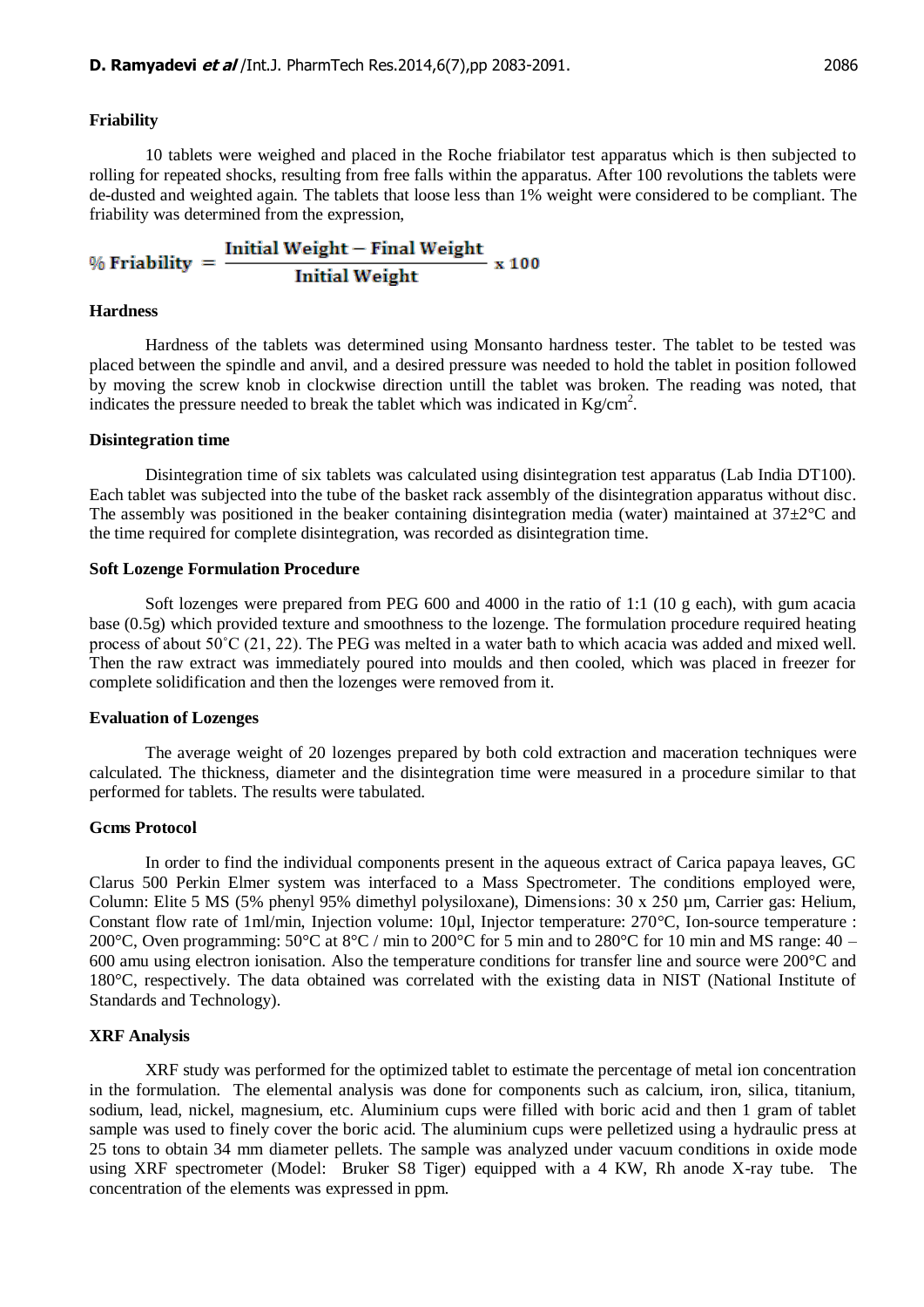#### **Microbial Load**

The microbial load was estimated for the selected batch of tablets to determine its sterility and stability. The formulations were checked for the presence of colonies due to the presence of microorganisms such as E.Coli, Salmonella species, Shigella species and Streptococci. 1gm of powdered tablet sample was taken and added to 9 ml of sterile distilled water for preparing the serial dilution. The samples in the flask were kept in a mechanical shaker for few minutes to obtain the uniform suspension. 1 ml of the  $10^{-1}$  dilution solution was transferred to 9 ml of sterile distilled water. This dilution was 1: 100 or  $10^{-2}$ . This procedure was repeated up to 10<sup>-7</sup> dilution. 0.1 ml of serially diluted samples was inoculated into the sterile plate containing Nutrient agar, Salmonella Shigella Agar (SSA) and Potato Dextrose Agar (PDA) medium by spread plate method. Nutrient agar and SSA plates were incubated at 37ºC for 24 hours and PDA plates were incubated at room temperature for 3-5 days. Bacterial and fungal colonies were counted using colony counter and checked for its standard limits.

# **Results and Discussion**

#### **Pre Formulation Studies for Liquisolid Granules**

| <b>Parameters</b>         | <b>Maceration</b>  | <b>Cold extraction</b> |
|---------------------------|--------------------|------------------------|
| Angle of Repose (°)       | $29.43 \pm 1.10$   | $25.26 \pm 1.34$       |
| Bulk density $(g/ml)$     | 0.638              | $0.551 \pm 0.06$       |
| Tapped density $(g/ml)$   | $0.869 \pm 0.0185$ | $0.755 \pm 0.01$       |
| Compressibility index (%) | 36.20              | 36.89                  |
| Percentage Yield (%)      | 89.43              | 83.06                  |

**Table 2: Pre-formulation evaluation of granules**

The percentage yield was found to be greater than 80% for both granules which was prepared using maceration method and cold extraction of Carica papaya leaves, respectively.Flow properties of the powder and resistance of particle to particle movement can be judged by using angle of repose. The angle of repose was greater than 25%, indicating acceptable flow properties. The compressibility index falls in the range of 36% for both granules prepared using different extraction methods. Also the prepared blends showed good compatibility properties. All the tablets were prepared under similar conditions and were found to satisfy the required standard qualities. The values of pre‐compressional parameters evaluated were found to be within prescribed limits, indicating the suitability for compression process (15).

#### **Evaluation of Tablets**

As per pharmacopoeial limits, a deviation of 7.5 % is allowed for approximately 300 mg average weight compact granules. The weight of the tablets was within the range of 274.45 to 318.95 mg. The compacts, prepared with maceration extracts were found to show uniform hardness of 2 Kg/  $\text{cm}^2$  whereas the cold extraction method showed an average hardness of 2.16 Kg/  $cm<sup>2</sup>$ , indicating good mechanical strength. Diameter and thickness were found to be 8.6 mm and 4.9-5.5 mm, respectively. In all the formulations the friability value was less than 0.25% giving an indication that the tablets formulated were mechanically stable. The percentage weight variation was within the limits. The disintegration time was less than 15 minutes for different formulations (15, 19) (Table 3)

| <b>Parameters</b>         | <b>Maceration</b> | <b>Cold extraction</b> |
|---------------------------|-------------------|------------------------|
| Weight variation (mg)     | $348 \pm 17.4$    | $284.42 \pm 11.94$     |
| Thickness(mm)             | $5.45 \pm 0.055$  | $4.91 \pm 0.06$        |
| Diameter (mm)             | $8.69 \pm 0.011$  | $8.66 \pm 0.03$        |
| Hardness $(kg/cm2)$       | $2 \pm 0$         | $2.16 \pm 0.28$        |
| Disintegration time (min) | $10 - 11$         |                        |
| Friability (%)            | 0.23              | 0.23                   |

#### **Table 3: Evaluation of tablets**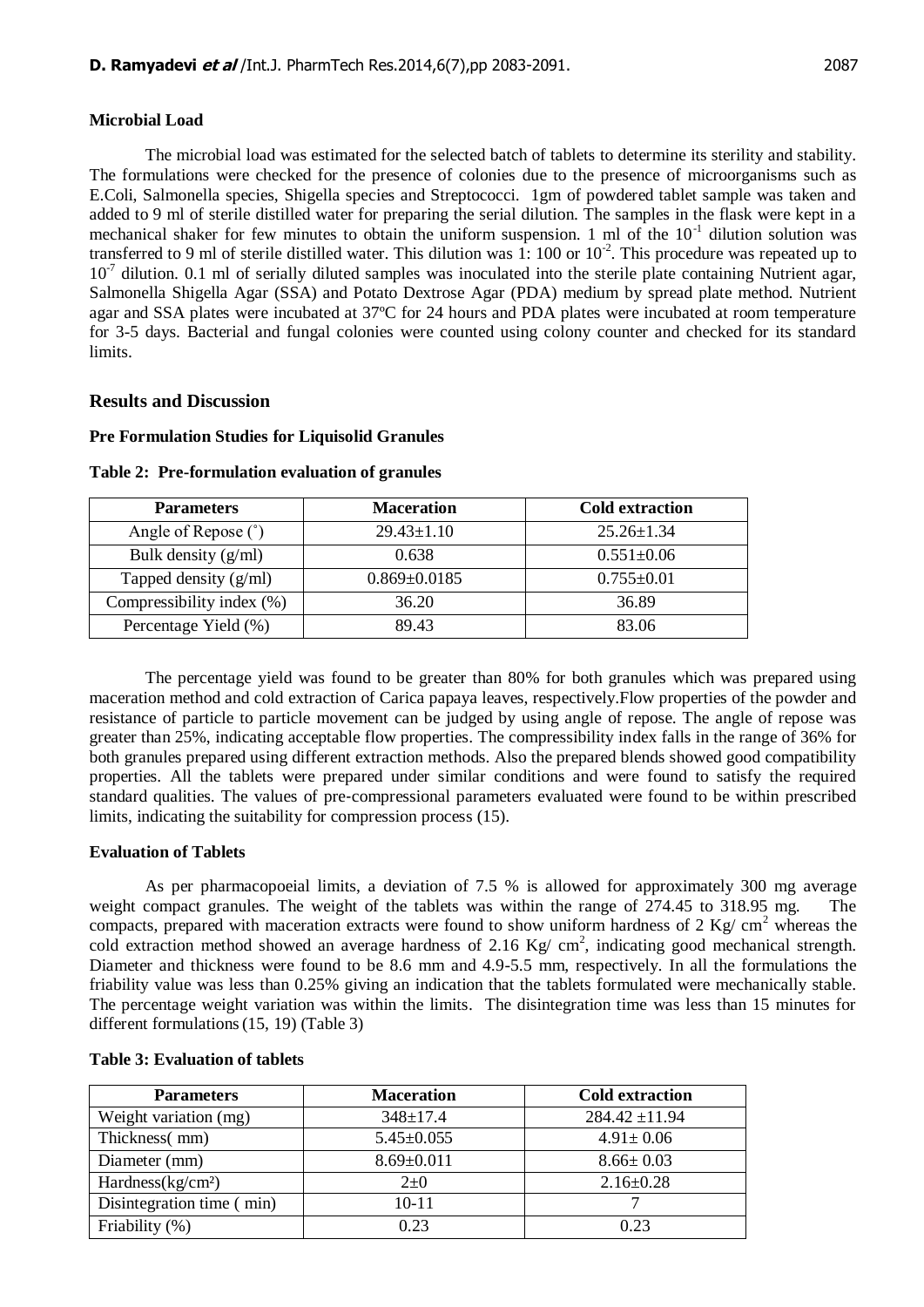The average weight, thickness, diameter and disintegration time were calculated for the soft lozenges prepared by both cold extraction and maceration methods, and the results obtained were tabulated. (Table 4) Since the mold used for both maceration and cold extraction were same, hence their diameter and thickness differences were negligible .The average weight was more in the tablets prepared by cold extraction (818.05mg) than maceration (770.33 mg), due to the high density of cold extract when compared to the extract prepared by maceration. The same reason could be attributed for longer disintegration time in the former (3-4 minutes) compared to the latter (1.05 minutes).

| <b>Parameters</b>        | <b>Maceration</b> | <b>Cold extraction</b> |
|--------------------------|-------------------|------------------------|
| Average Weight(mg)       | 770.33            | 818.05                 |
| Thickness (mm)           | $4.97 \pm 0.35$   | $5.07 \pm 0.04$        |
| Diameter(mm)             | $14.11 \pm 0.31$  | $14.13 \pm 0.11$       |
| Disintegration time(min) | -05               | $3-4$                  |

### **Table 4: Evaluation of Soft Lozenges**

### **Gas Chromatography and Mass Spectroscopy**

# **Analysis of Compounds Present in Plant a by GC-MS**

The molecular analysis of compounds in alcoholic extract of Carica papaya was studied using Gas Chromatography Mass Spectroscopy Analysis and the identified compounds were listed in table 5 and the spectrum is shown in figure1. Around 24 compounds were identified in the GC-MS spectrum of Carica papaya leaves extract. From the GC-MS analysis, it was observed that 3,7,11,15-Tetramethyl-2-hexadecen-1-ol, cis,cis,cis-7,10,13-Hexadecatrienal, n-Hexadecanoic acid and 2-Pyrrolidinone were present in higher composition and had a maximum peak area of 24.70% ,29.044%, 16.73% and 12.96 % respectively, while the other peaks had an area lesser than 4% indicating the lower concentration. The GC-MS analysis of already existing data reported that, the presence of 12 major compounds consisting of one piperidine alkaloid, two organic acids, six malic acid derivatives, and four flavonol glycosides with a similar spectrum (23).

| S. No. | <b>Peak Name</b>                                                       | <b>Molecular</b><br>Formula       | <b>Molecular</b><br>weight | <b>Retention</b><br><b>Time</b> | Peak<br>Area | % Peak<br>area |
|--------|------------------------------------------------------------------------|-----------------------------------|----------------------------|---------------------------------|--------------|----------------|
|        |                                                                        |                                   |                            |                                 |              |                |
| 1.     | Ethane, 1,1-diethoxy-                                                  | $C_6H_14O_2$                      | 118                        | 0.7675                          | 3.68         | 1436283        |
| 2.     | Diglycerol                                                             | $C6H14O5$                         | 166                        | 2.1357                          | 10.65        | 3996790        |
| 3.     | 2-Pyrrolidinone                                                        | $C_4H_7NO$                        | 85                         | 12.9651                         | 11.82        | 24262978       |
| 4.     | 7-Hexadecene, (Z)-                                                     | $C_{16}H_{32}$                    | 224                        | 0.2368                          | 16.66        | 443203         |
| 5.     | 6,11-Dimethyl-2,6,10-<br>dodecatrien-1-ol                              | C <sub>14</sub> H <sub>24</sub> O | 208                        | 0.0188                          | 17.83        | 35176          |
| 6.     | Phenol, $2,4-bis(1,1-$<br>dimethylethyl)-                              | C <sub>14</sub> H <sub>22</sub> O | 206                        | 0.9331                          | 19.01        | 1746271        |
| 7.     | 3-Octadecene, (E)-                                                     | $C_{18}H_{36}$                    | 252                        | 0.5217                          | 19.84        | 976310         |
| 8.     | Phthalic acid, ethyl pentyl<br>ester                                   | $C_{15}H_{20}O_4$                 | 264                        | 0.1445                          | 20.20        | 270421         |
| 9.     | 2(1H)-Pyridinethione, 3-<br>hydroxy-                                   | C <sub>5</sub> H <sub>5</sub> NOS | 127                        | 0.1118                          | 20.35        | 209273         |
| 10.    | 3-Eicosene, (E)-                                                       | $C_{20}H_{40}$                    | 280                        | 0.3072                          | 23.10        | 574842         |
| 11.    | 2-Hexadecene, 3,7,11,15-<br>tetramethyl-, $[R-[R^*,R^*]-$<br>$(E)]$ ]- | $C_{20}H_{40}$                    | 280                        | 1.3809                          | 23.88        | 2584184        |
| 12.    | 3,7,11,15-Tetramethyl-2-<br>hexadecen-1-ol                             | $C_{20}H_{40}O$                   | 296                        | 24.7080                         | 24.05        | 46238744       |
| 13.    | 3,7,11,15-Tetramethyl-2-                                               | $C_{20}H_{40}O$                   | 296                        | 3.8675                          | 24.64        | 7237650        |

#### **Table 5: List of fragmented compounds**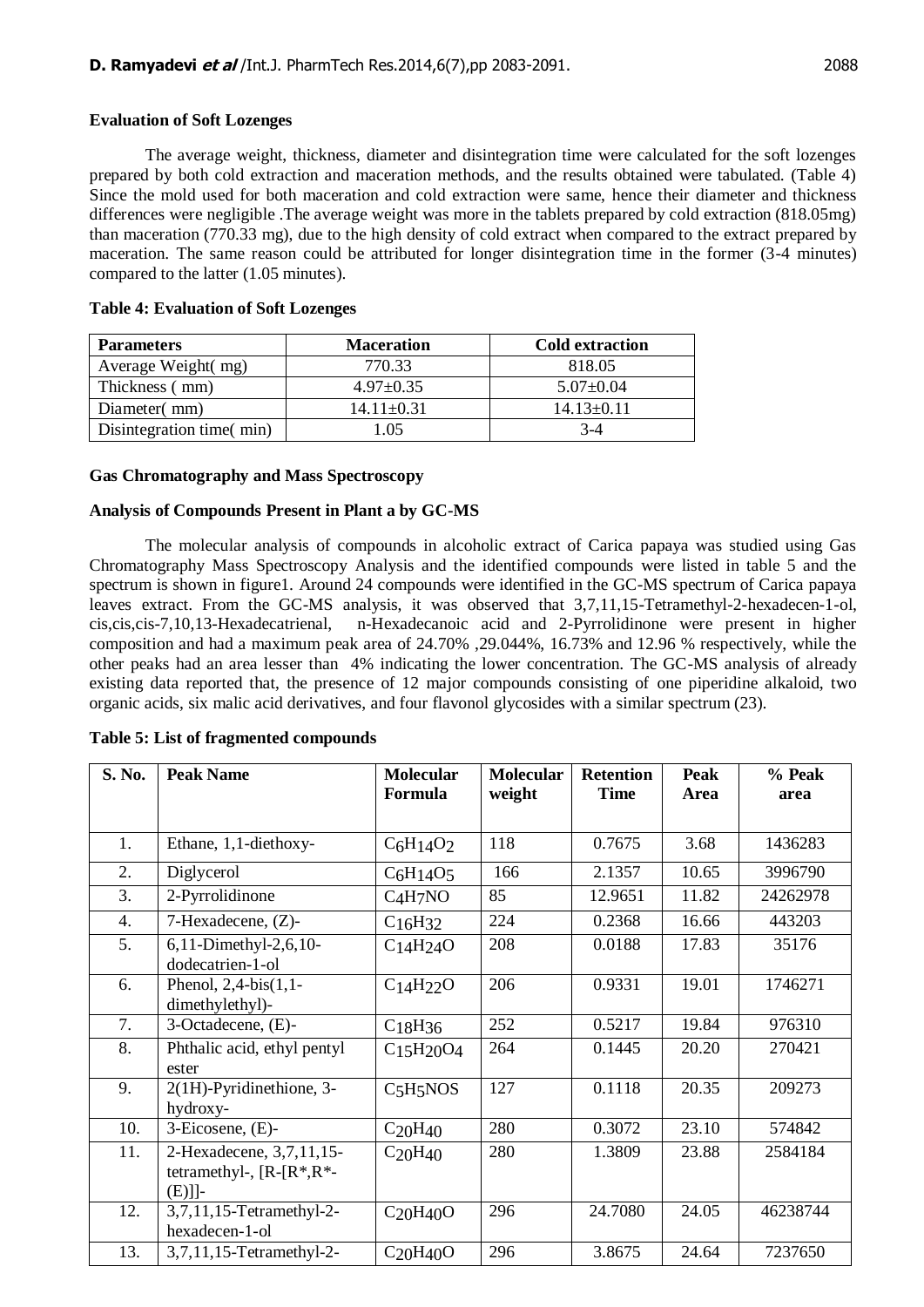|       | hexadecen-1-ol                                        |                                   |     |         |       |          |
|-------|-------------------------------------------------------|-----------------------------------|-----|---------|-------|----------|
| 14.   | 4,8,12-Tetradecatrien-1-ol,<br>5,9,13-trimethyl-      | C <sub>17</sub> H <sub>30</sub> O | 250 | 0.2103  | 26.20 | 393501   |
| 15.   | 5-Hexen-3-ol, 2,2,4-<br>trimethyl-                    | C9H18O                            | 142 | 0.1614  | 26.44 | 302124   |
| 16.   | 3-Undecene, (E)-                                      | C <sub>11</sub> H <sub>22</sub>   | 154 | 0.9397  | 27.43 | 1758534  |
| 17.   | n-Hexadecanoic acid                                   | $C_{16}H_{32}O_2$                 | 256 | 16.7326 | 27.89 | 31313546 |
| 18.   | 1-Hexadecanol                                         | $C_{16}H_{34}O$                   | 242 | 0.4681  | 30.21 | 875978   |
| 19.   | $3$ -Eicosene, $(E)$ -                                | $C_{20}H_{40}$                    | 280 | 0.4083  | 30.55 | 764042   |
| 20.   | Phytol                                                | $C_{20}H_{40}O$                   | 296 | 1.8689  | 30.65 | 3497463  |
| 21.   | cis, cis, cis-7, 10, 13-<br>Hexadecatrienal           | $C_{16}H_{26}O$                   | 234 | 29.0445 | 31.68 | 54354232 |
| 22.   | Farnesol isomer a                                     | C <sub>15</sub> H <sub>26</sub> O | 222 | 0.3991  | 34.86 | 746857   |
| 23.   | 1,3-Cyclopentadiene, 5-[3-<br>(dimethylamino)propyl]- | $C_{10}H_{17}N$                   | 151 | 1.4115  | 36.42 | 2641488  |
| 24. Y | All-trans-Squalene                                    | $C_{30}H_{50}$                    | 410 | 0.2571  | 43.41 | 481199   |

# **XRF Analysis**

From the XRF results of the Carica papaya leaf extract tablets, it was observed that, elemental potassium (K) was present in high amount which was around 54.65 %, followed by Magnesium (Mg) 12.10 %, Elemental copper and molybdenum which were present in low quantity in the range of 0.08 %. In terms of oxide compounds, silicon-di oxide was found in high percentage of about 25.21 % followed by Potassium oxide  $(K_2O - 21.46%)$  and Copper (II) oxide which has the least present oxide compound at 0.11 % (Table 6). From the previous studies, it was found that, sodium was present in the highest quantity followed by potassium, while phosphorous was found in least quantity. Among micro elements, Iron was found in highest quantity while Boron was found to be the least (24).

| <b>Element</b> | Form                  | Oxide                          | Form                  |
|----------------|-----------------------|--------------------------------|-----------------------|
| <b>Formula</b> | Concentration $(\% )$ | Formula                        | Concentration $(\% )$ |
| K              | 54.65                 | SiO <sub>2</sub>               | 25.21                 |
| Mg             | 12.10                 | $K_2O$                         | 21.46                 |
| Si             | 11.79                 | MgO                            | 20.07                 |
| Ca             | 9.29                  | CaO                            | 13.00                 |
| Cl             | 4.36                  | SO <sub>3</sub>                | 6.05                  |
| P              | 2.49                  | $P_2O_5$                       | 5.71                  |
| S              | 2.42                  | C <sub>1</sub>                 | 4.36                  |
| Fe             | 1.24                  | Fe <sub>2</sub> O <sub>3</sub> | 1.77                  |
| Na             | 0.59                  | $Al_2O_3$                      | 0.90                  |
| Al             | 0.47                  | Na <sub>2</sub> O              | 0.79                  |
| Pb             | 0.42                  | PbO                            | 0.45                  |
| Cu             | 0.08                  | MoO <sub>3</sub>               | 0.12                  |
| Mo             | 0.08                  | CuO                            | 0.11                  |

**Table 6: Element and oxide form using XRF analysis**

#### **Microbial Limit Test of Carica Papaya Leaf Extract Tablets**

From the obtained results of microbial limit test, it was found that total viable aerobic count and total fungal count are within the limits as per the standard Indian Pharmacopoeia. All the three microorganisms such as E Coli, Salmonella and Shigella were absent in the extract and hence it was proved that the herbal formulation was safe to administer orally. (Table 7) Also the stability of the formulation and sterility of processing conditions were identified to be satisfactory.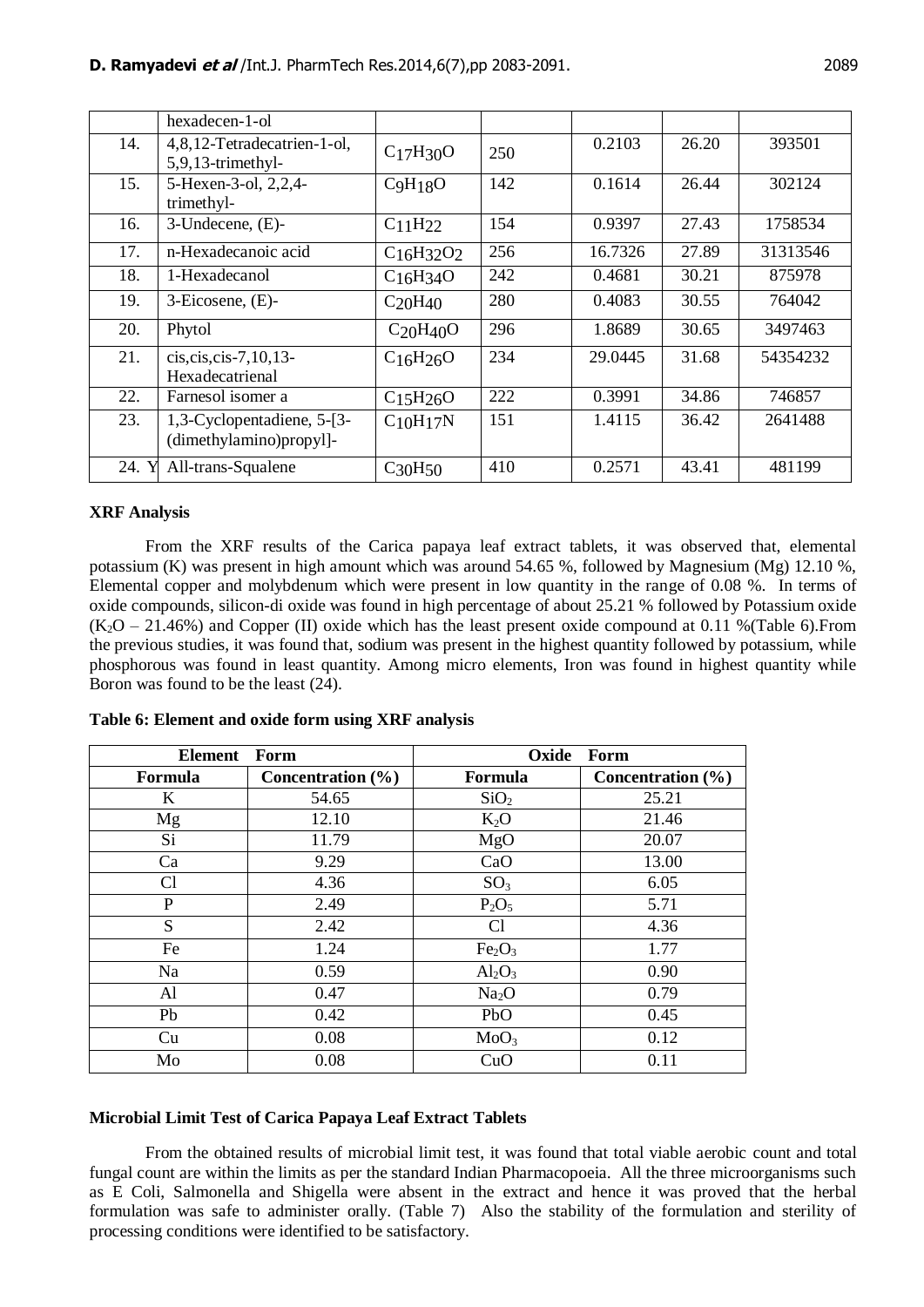| <b>S. No.</b> | <b>Tested Microbial</b>    | <b>Results</b>   | <b>Indian Pharmacopoeia</b> | <b>Inference</b> |
|---------------|----------------------------|------------------|-----------------------------|------------------|
|               | Total viable aerobic count | $3.5x10^5$ CFU/g | $<$ 10' CFU/g               | Within limits    |
|               | Total fungal count         | $<$ 10 CFU/g     | $<$ 10 <sup>4</sup> CFU/g   | Within limits    |
|               | E.Coli                     | Absent/g         | Absent/g                    | Absent/g         |
| 4.            | Salmonella                 | Absent/g         | Absent/g                    | Absent/g         |
|               | Shigella                   | Absent/g         | Absent/g                    | Absent/g         |

**Table 7: Microbial limit test of Carica papaya leaf extract tablets**



**Figure 1. GC-MS of aqueous extracts of Carica papaya leaves**

# **Conclusion**

The study involves the formulation of fresh leaf extracts of *Carica papaya* into a liqui-solid compaction and soft lozenge formulation by both maceration and cold extraction methods. The pre compression and post compression parameters of the tablets were found to be desirable. The results of uniformity in weight, hardness test and friability test indicates its aptness for effective packing, transport and marketing. The disintegration time within the standard limits ensures perfect release of the active components *in-vivo.* Scale up studies can be performed for application at industrial scale.

# **Acknowledgement**

The authors are thankful to SASTRA University for providing the infrastructure with required lab facilities and literature resources and also the continuous encouragement for successful completion of the work.

# **References**

- 1. Jiao Z, Deng J, Li G, Zhang Z, Cai Z, Study on the compositional differences between transgenic and non-transgenic papaya (Carica papaya L.), J Food Compos Anal, 2010, 23, 640–647.
- 2. Ayoola PB, Adeyeye A, State O, Phytochemical and nutrient evaluation of carica papaya ( pawpaw ) leaves, 2010, 5, 325–328.
- 3. Otsuki N, Dang NH, Kumagai E, Kondo A, Iwata S, Morimoto C, Aqueous extract of Carica papaya leaves exhibits anti-tumor activity and immunomodulatory effects, J Ethnopharmacol, 2010, 127, 760- 765.
- 4. Basu BD, Kirtikar KR, Basu K, Indian Medicinal Plants: Plates, 1991, 1-4.
- 5. CANCER REMEDIES. Available at: http://www.health-science-spirit.com/cancer6-remedies.html.
- 6. Swati Patil, Supritha Shetty\* RB and SN, Evaluation of platelet augmentation activity of Carica papaya leaf aqueous extract in rats, J Pharmacogn Phytochem, 2013, 57.
- 7. Mary E. Standards of Practice for the Pharmacy Technician, 17, 272.